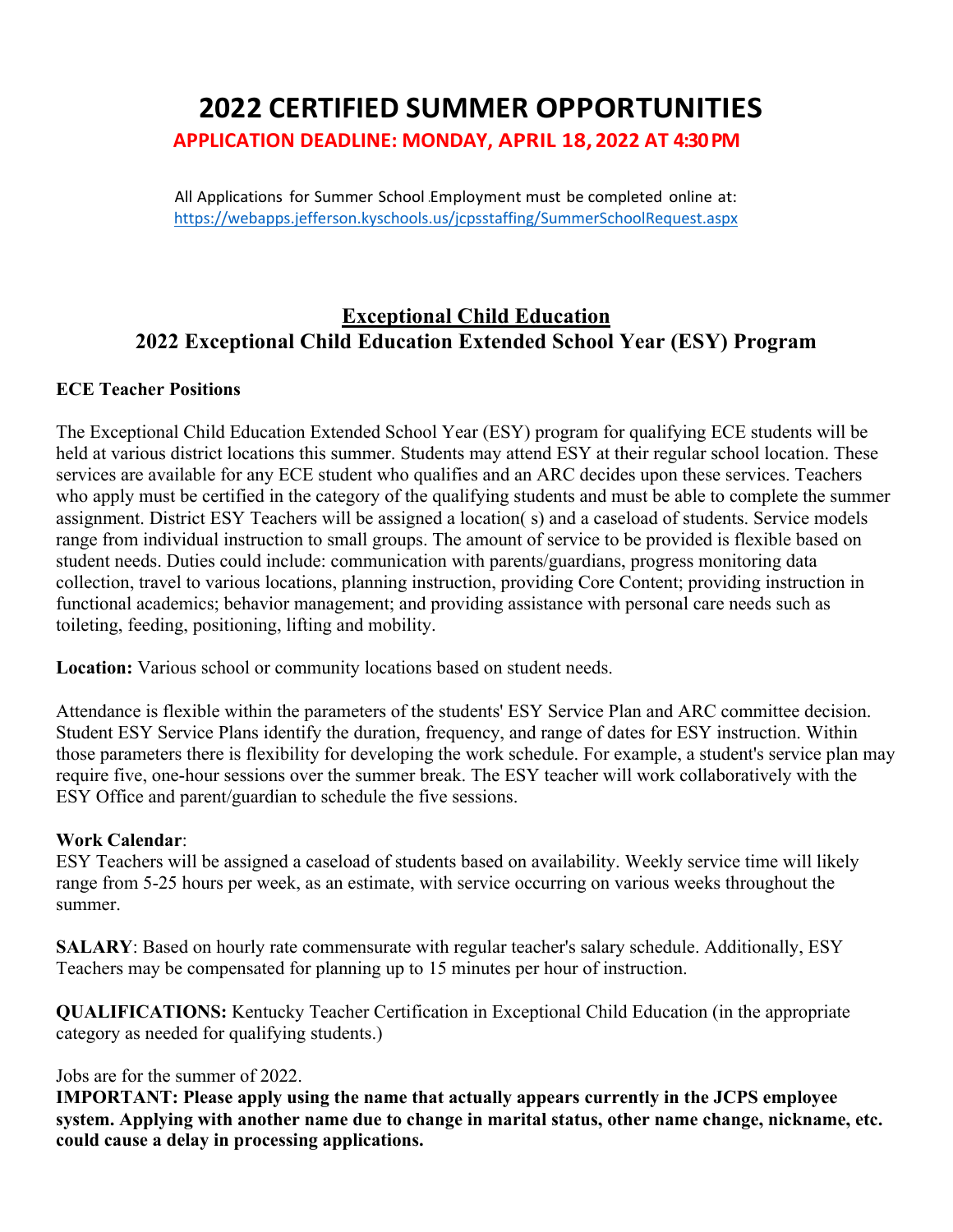## **State Agency Summer School Needs for 2022**

#### **Bellewood (Elementary) Summer School Job List**

| <b>Bellewood School – Kenneth Marshall, Assistant Principal</b>                   |                  |
|-----------------------------------------------------------------------------------|------------------|
| 11103 Park Road 40223                                                             |                  |
| Telephone: 753-5500                                                               | <b>July Only</b> |
| Bellewood School is the K-5 school for children at Centerstone's Residential      | 1 ECE Teacher    |
| Program at the Bellewood Campus                                                   | (Certified)      |
| Program will run June 7-June 24 and July 11-Aug.1. Optional teacher set-up day is |                  |
| June $6th$ .                                                                      |                  |
| Hours: 8:00 AM-12:30 PM                                                           |                  |
|                                                                                   |                  |

#### **Boys and Girls Haven (Middle and High) Summer School Job List**

| Boys and Girls Haven School – Denille Johnson, Assistant Principal                |                      |
|-----------------------------------------------------------------------------------|----------------------|
| 2301 Goldsmith Lane 40218                                                         | <b>June and July</b> |
| Telephone: 458-1171 ext. 138                                                      | 1 ECE Teacher        |
| Boys and Girls Haven School is the grades 6-12 school for children at Boys and    | (Certified)          |
| Girls Haven Residential Program.                                                  |                      |
| Program will run June 7-June 24 and July 11-Aug.1. Optional teacher set-up day is |                      |
| June $6th$ .                                                                      |                      |
| <b>Hours: 8:00 AM-12:30 PM</b>                                                    |                      |
|                                                                                   |                      |

## **The Brook KMI (Middle and High)**

#### **Summer School Job List**

| <b>Brook-KMI</b> – Denille Johnson, Assistant Principal                        | <b>July Only</b> |
|--------------------------------------------------------------------------------|------------------|
| 8521 Lagrange Rd. 40242                                                        | 2 ECE Teachers   |
| Telephone: 814-3722                                                            | (Certified)      |
| Brook-KMI is the 6-12 school for children at Brook-KMI Hospital                |                  |
| Program will run June 7-June 24 and July 11-Aug.1. Optional teacher set-up day |                  |
| is June $6th$ .                                                                |                  |
| Hours: 8:00 AM-12:30 PM                                                        |                  |
|                                                                                |                  |

#### **Home of the Innocents (Elem., Middle and High) Summer School Job List**

| Home of the Innocents- Miranda Waddell, Assistant Principal            | <b>June and July</b>             |
|------------------------------------------------------------------------|----------------------------------|
| Telephone: 596-1273                                                    | 2 ECE Teachers- MSD Certified    |
| Home of the Innocents is a residential facility, which serves students | for Discovery                    |
| from K-12 grades in DCBS care.                                         | 1 ECE Teacher- LBD Certified for |
| Program will run June 7-June 24 and July 11-Aug.1. Optional teacher    | Weinberg                         |
| set-up day is June $6th$ .                                             | 1 Art teacher                    |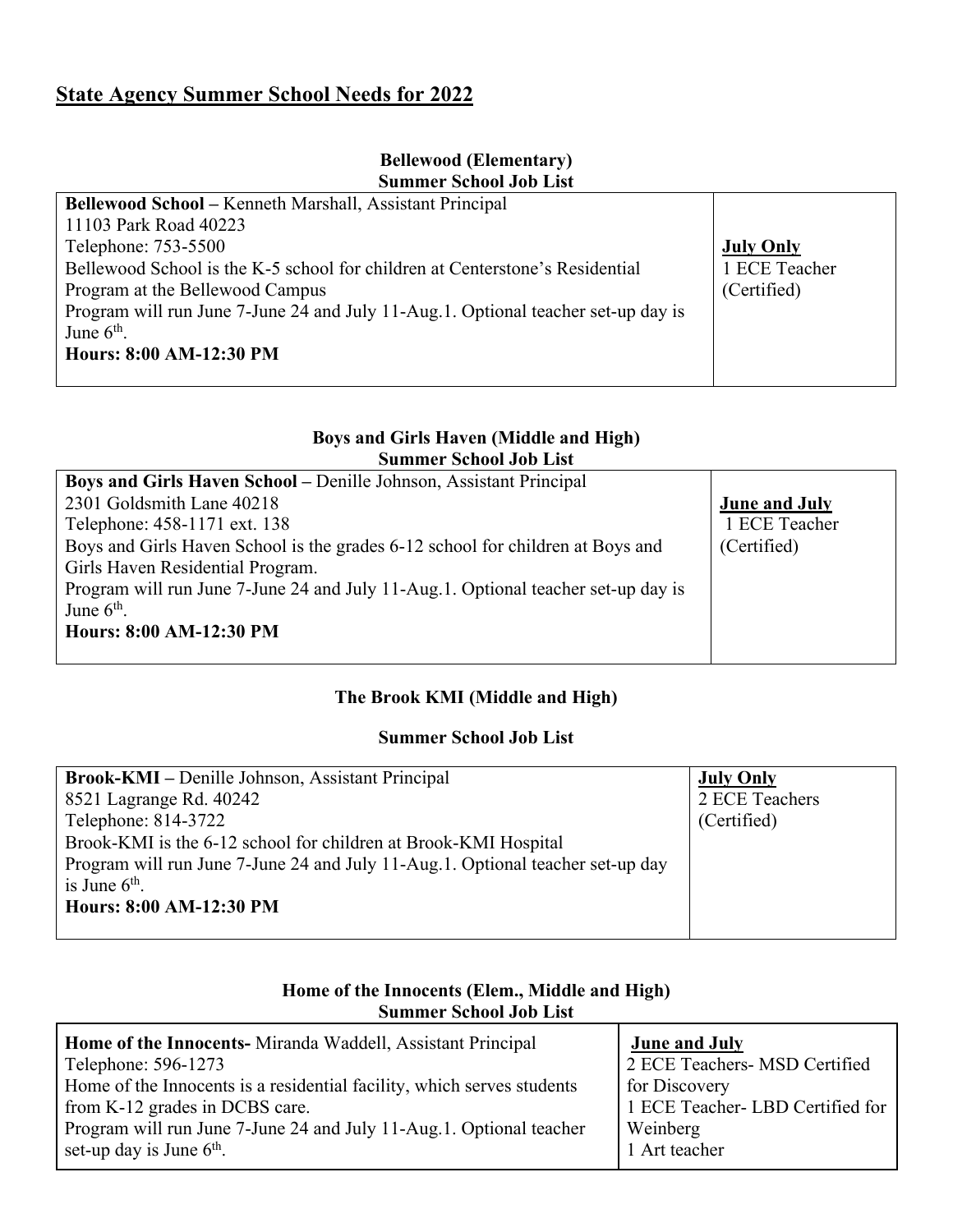| Hours: 8:00 AM-12:30 PM |                                             |
|-------------------------|---------------------------------------------|
|                         | <b>July Only</b><br>2 ECE Teachers-Weinberg |

#### **Maryhurst Academy (Middle and High-all girls) Summer School Job List**

| <b>MARYHURST ACADEMY – Karen Corbeill, Assistant Principal</b>                    | <b>July Only</b> |
|-----------------------------------------------------------------------------------|------------------|
| 1015 Dorsey Lane, 40223                                                           | 1 ECE Teacher    |
| Telephone: 271-4577                                                               | (Certified)      |
| Maryhurst Academy serves 6th-12th grade girls in residential-treatment care.      |                  |
| Program will run June 7-June 24 and July 11-August 1. Optional teacher set-up day |                  |
| is June $6th$ .                                                                   |                  |
| Hours: 8:00 AM - 12:30 PM                                                         |                  |

#### **Peace Academy (Elem., Middle, and High) Summer School Job List**

| <b>PEACE ACADEMY</b> – Carrie Elzy, Assistant Principal                       | <b>June and July</b> |
|-------------------------------------------------------------------------------|----------------------|
| 2020 Newburg Rd. 40205                                                        | 5 ECE LBD Teachers   |
| Telephone: 479-4630                                                           | (Certified)          |
| Peace Academy is the school for children at UofL Peace Hospital.              | 2 ECE MSD Teacher    |
| Program will run June 7-June 24 and July 11-August 1. Optional teacher set-up | (Certified)          |
| day is June $6th$ .                                                           |                      |
| Hours: 7:30 AM-12:00 PM                                                       | <b>July Only</b>     |
|                                                                               | 1 ECE LBD Teacher    |
|                                                                               | (Certified)          |

#### **St. Joseph's Children's Home (Elem. and Middle) Summer School Job List**

| St. Joseph Children's Home-Lori Nodler, Assistant Principal                       |                  |
|-----------------------------------------------------------------------------------|------------------|
| 2823 Frankfort Avenue 40206                                                       | <b>July Only</b> |
| Telephone: 485-7351                                                               | 1 ECE Teacher    |
| St. Joseph Children's Home (Applebee's) is the K-8 school for children in the     | (Certified)      |
| Residential Program.                                                              |                  |
| Program will run June 7-June 24 and July 11-Aug.1. Optional teacher set-up day is |                  |
| June $6th$ .                                                                      |                  |
| Hours: 8:00 AM-12:30 PM                                                           |                  |
|                                                                                   |                  |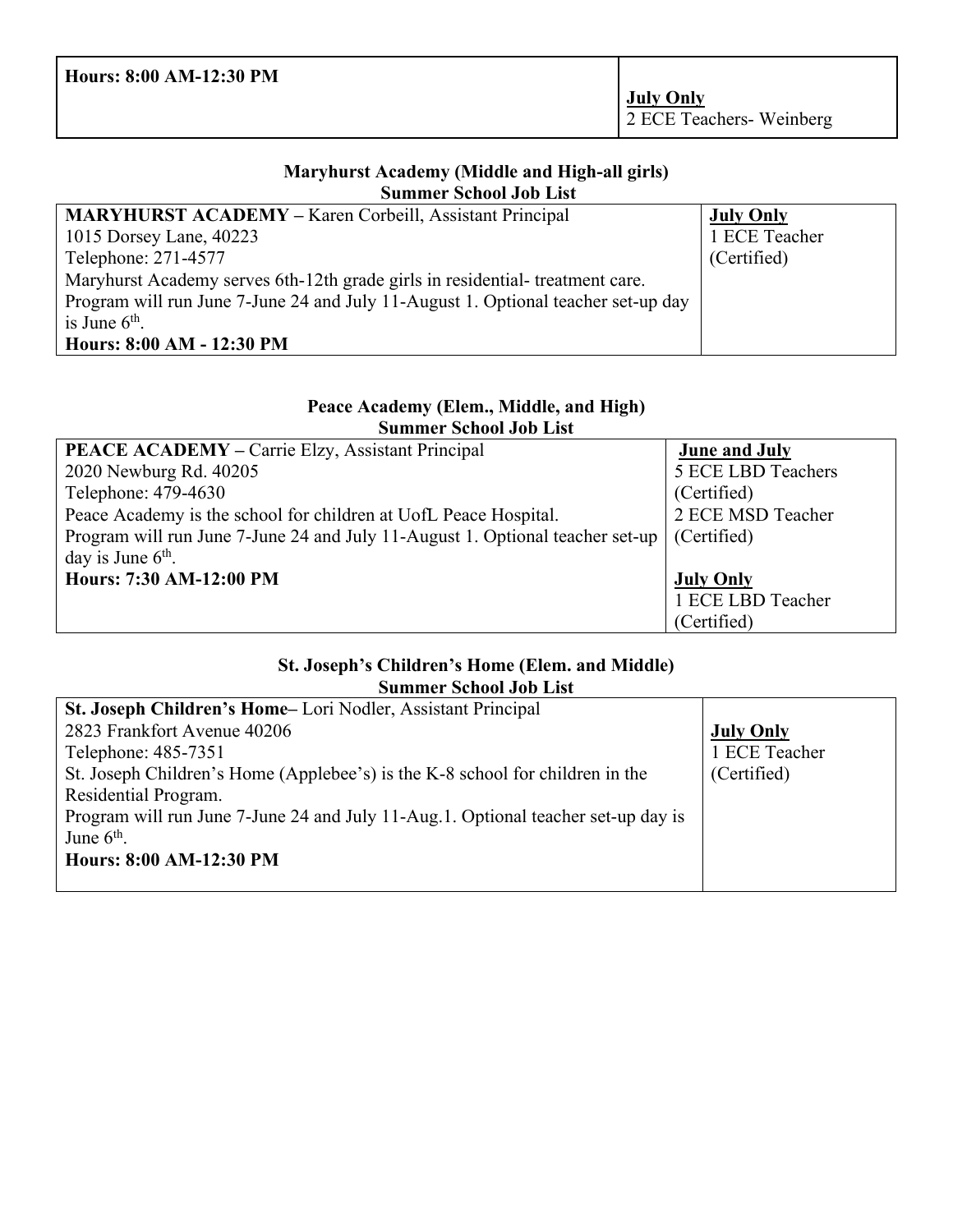## **Binet School Summer Program- Staff**

**Point of Contact:** Trish Gallagher (current principal-Binet School)

**2022 Binet School Summer Program— Administrator \*Category:** Certified

**\*Quantity Needed:** 2

**\*Location:** Binet School

**\*Dates:** June 15-July 15, 2022 (7:00 am-12:30 pm)

**\*Compensation:** Current Hourly Pay Rate for Employee Selected

\***Requirements:** Must hold Principal and/or Administrative certification \*\*Extended School Year (ESY) is separate from the Binet Summer Program. Administrator(s) may be required to work additional hours to accommodate the ESY schedule\*\*

#### **2022 Binet School Summer Program— ECE Teachers**

**\*Category:** Certified-ECE K-12 Teachers (MSD, LBD certifications)

**\*Quantity Needed:** 11+

**\*Location:** Binet School

**\*Dates:** June 15-July 15, 2022 (7:00 am-12:30 pm)

**\*Compensation:** Current hourly pay rate for employee selected

\***Requirements:** Must hold current certification in Moderate to Severe Disabilities (MSD) Or Learning Behavior Disabilities

\***Desirable:** Trained in safe crisis management (SCM)

## **Summer Program at Churchill Park**

The Summer Program at Churchill Park is designed to meet the individual needs of Churchill Park students.

**Position:** 12 MSD certified teachers

**Location:** Churchill Park School

**Dates:** June 13-July 15, 2022 from 8:30-2:30

**Minimum requirements:** MSD certification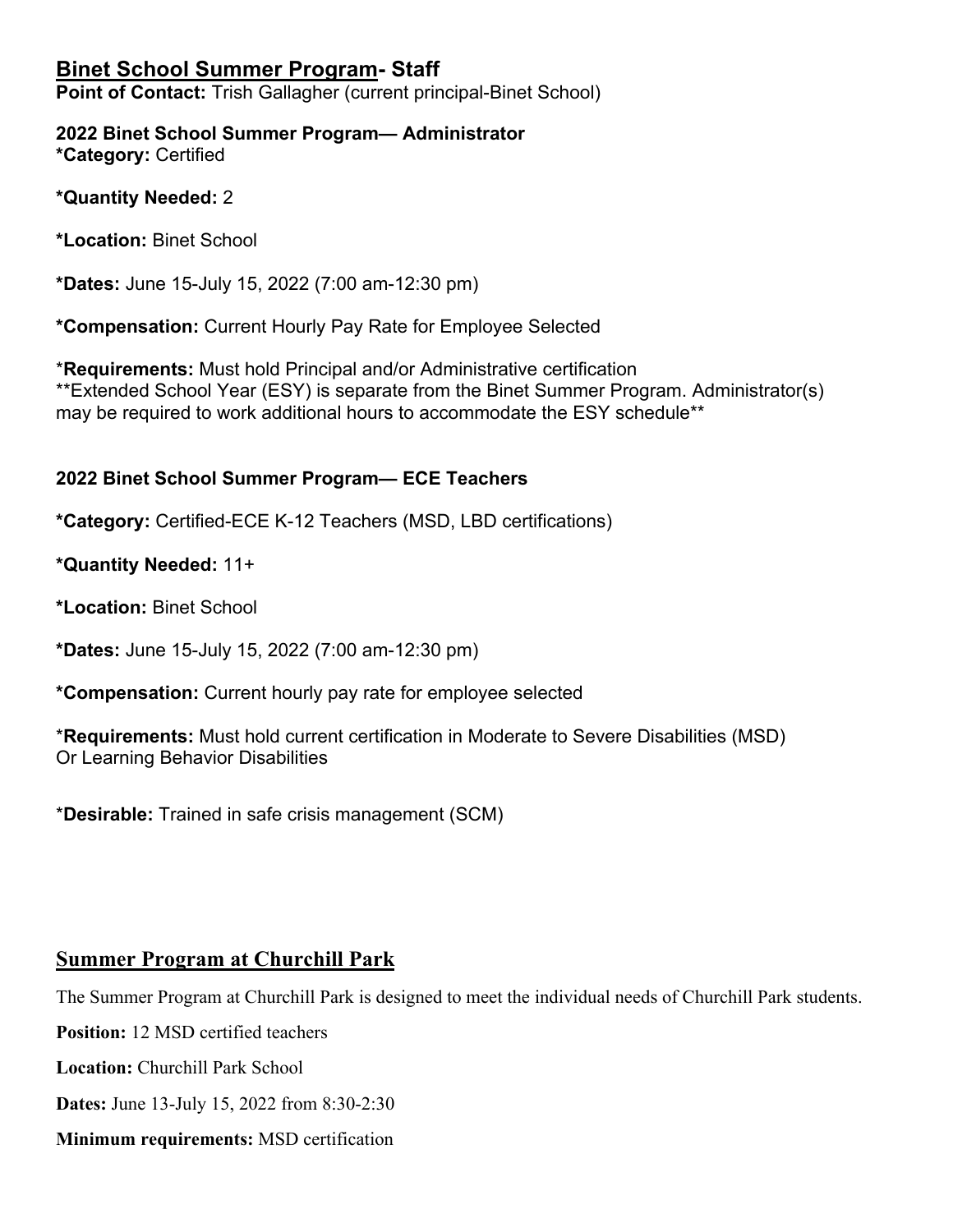**Desirable requirements:** Experience with medically complex and highly structured classrooms, SCM training, Medical Training

**Pay rate:** Regular pay rates apply

**Contact:** Leah Stark 502-836-8334

## **Catholic Charities (CC) ESL Summer Program**

In Person: The program focuses on literacy, language and math development with community activities, field trips, and engagement for K-12.

**Position:** 3 Certified Teacher (K-12) with ESL Endorsement

**Location:** Presentation Academy 861 S 4<sup>th</sup> Street Louisville, KY 40203

**Contact:** Justin Matson – 502-485-7610

**Required PD Dates:** June 2, 2022 (9:00-12:00) July 15, 2022 (9:00-12:00)

**Dates:** June 6-July 13, 2022 from 9:00-2:30 M-W

**Minimum Requirements**: Valid Kentucky Teaching Certificate ESL Endorsement

**Pay Rate:** Regular pay rates apply

## **ESL High School Summer Program**

HYBRID & VIRTUAL SCHEDULE with IN-PERSON SUPPORT: The program focuses on refugee students that are 18 and older and who are in jeopardy of graduating on time due to needing four English credits to graduate. HS ESL 2 and/or English 3 courses will be offered.

**Position:** 4 Certified (9-12) English Teachers with ESL Endorsement

**Location:** Newcomer Academy 3741 Pulliam Dr. Louisville, KY 40218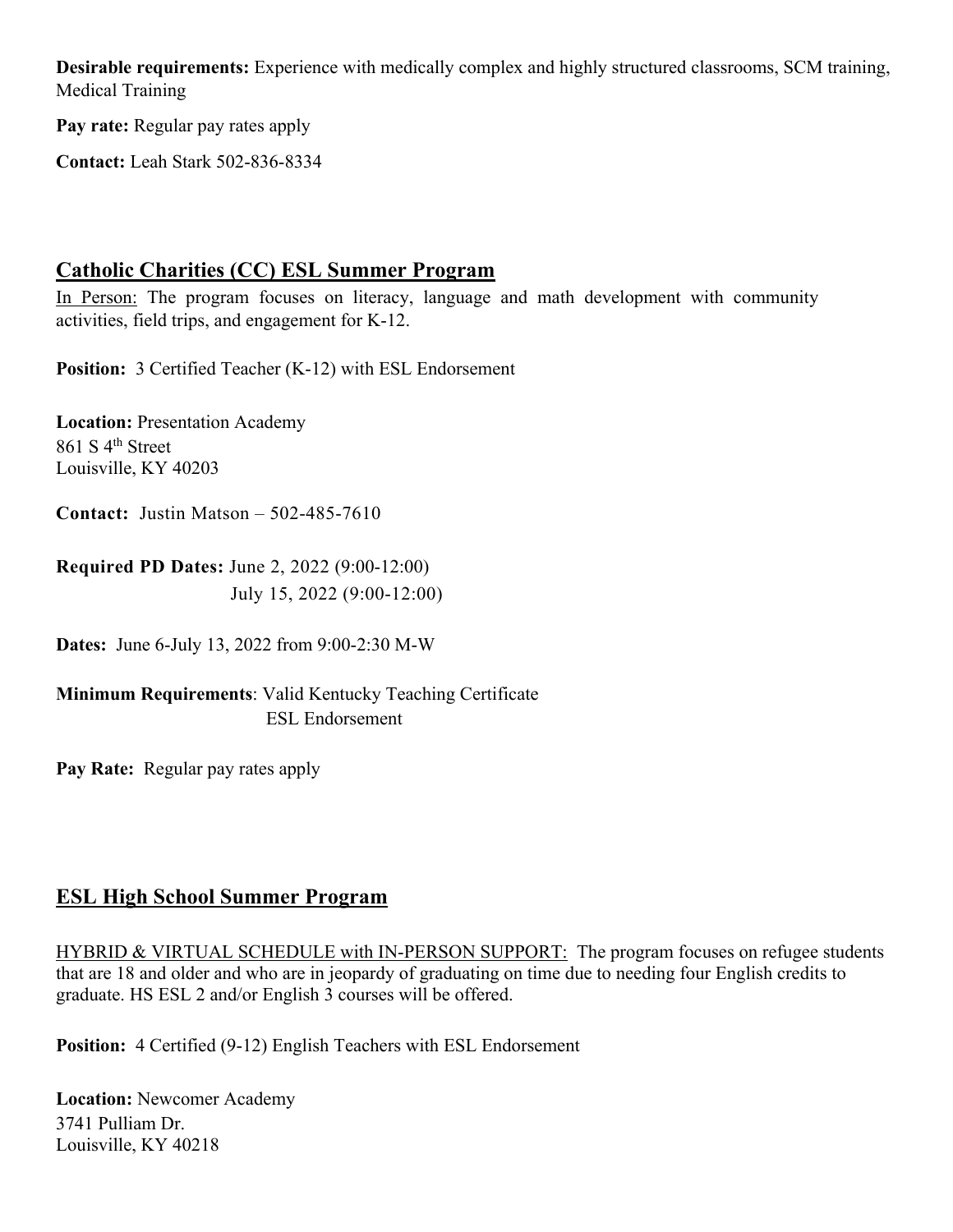**Contact:** Justin Matson – 502-485-7610

#### **Required PD Dates:** June 2, 2022 (9:00-12:00)

**Dates:** June 6-July 15 2022

**Minimum Requirements**: Valid Kentucky Teaching Certificate ESL Endorsement HS English Teaching Certificate (for English 3 courses)

**Desired Requirements:** Experienced High School ESL teachers

**Pay Rate:** Regular pay rates apply

## **Kentucky Refugee Ministries ESL (KRM) Summer Program**

IN-PERSON: The program focuses on literacy, language and math development with community activities and engagement for K-8. Additionally, the teen boost for grades 9-12 at KRM features a mixture of English education, social engagement, and cultural studies.

**Position:** 5 Certified (K-12) teachers with ESL Endorsement

**Location:** Kentucky Refugee Ministries 969 B Cherokee Rd Louisville, KY 40204

**Contact:** Justin Matson – 502- 485-7610

**Required PD Dates:** June 2, 2022 (9:00-12:00) July 15, 2022 (9:00-12:00)

**Dates:** June 6-July 14, 2022 9:00-1:00 M-TH

**Minimum Requirements**: Valid Kentucky Teaching Certificate ESL Endorsement

**Pay Rate:** Regular pay rates apply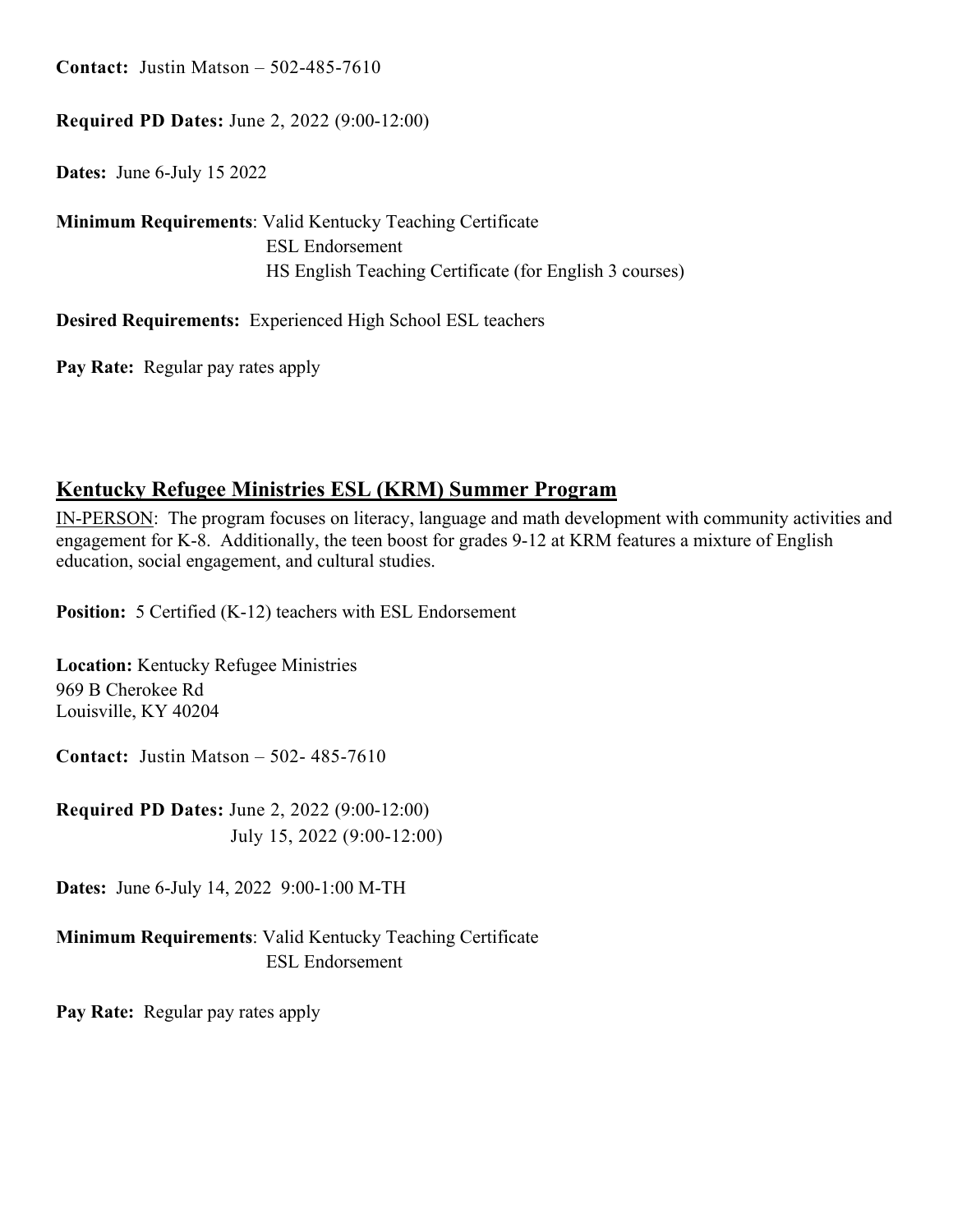### **Newcomer Academy Early Summer Acceleration**

Build and defend backpacks for transition purposes, standards mastery for credit acceleration

**Position:** 2 Certified Teachers with ESL endorsement (K-12)

**Location:** Newcomer Academy

**Contact:** Gwen Snow 502-485-6324

**Dates**: June 6-June 17, 2022 from 9:00-1:00

**Minimum requirements**: Newcomer Academy staff

**Pay Rate:** Regular pay rates apply

#### **Newcomer Summer English Program**

Fun learning activities that help with English language development (explore our city, Lego robotics, athletics, and more)

**Position:** 2 ESL Teacher

**Location:** Newcomer Academy

**Contact:** Gwen Snow 502-485-6324

**Dates**: July 18-July 29, 2022 from 9:00- 2:00

**Pay Rate:** Regular pay rates apply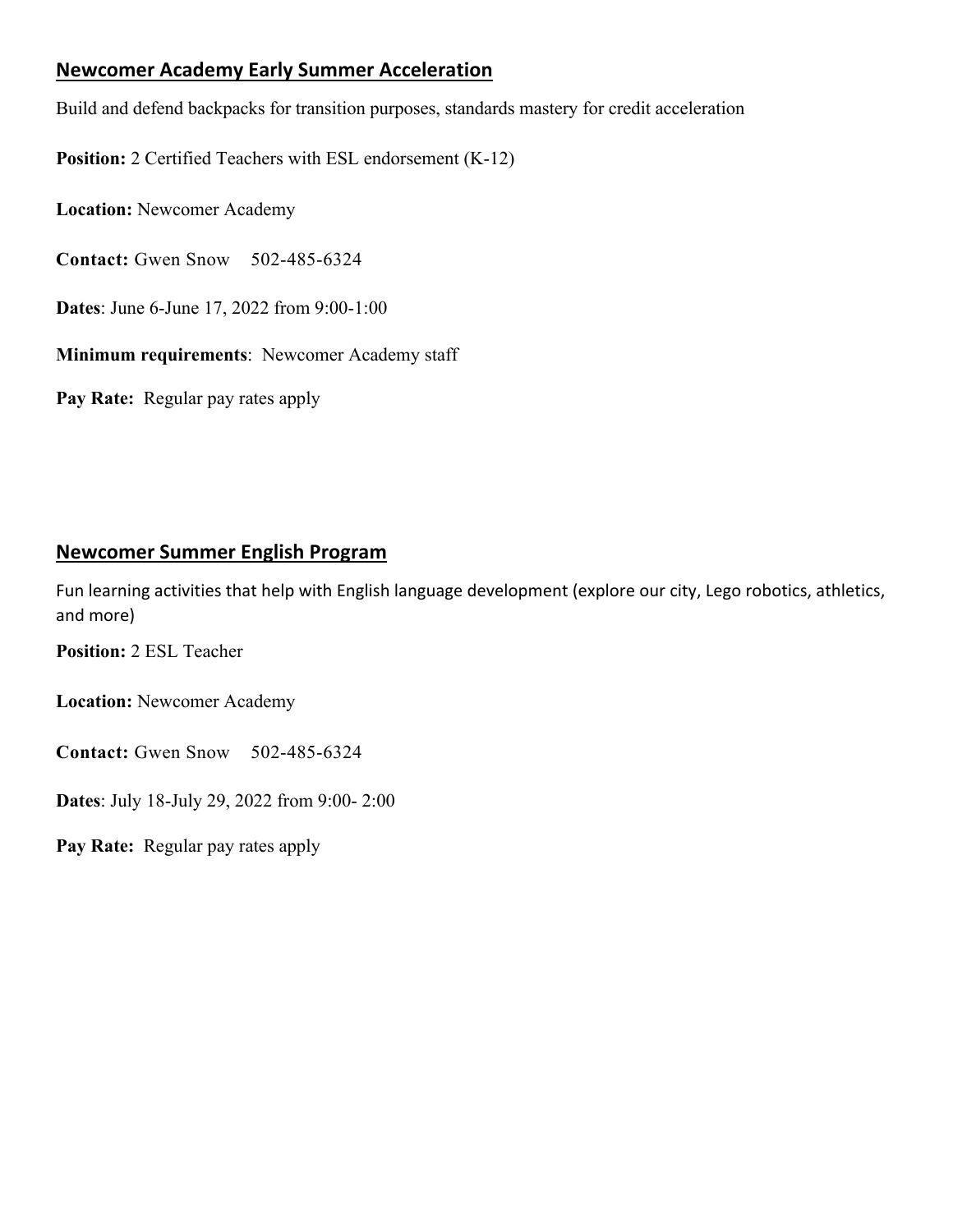## **Early Childhood Camp Jumpstart 2022**

#### **PROGRAM DESCRIPTION:**

Early Childhood Camp Jump Start. Camp Jump Start is a JCPS funded program that currently serves JCPS enrolled 3-year-old children. Be prepared to change the life of a child with proven engaging instructional materials and methods to meet the social-emotional and developmental needs of the district's youngest learners.

### **POSITION TITLE TO BE FILLED:**

12 Teachers

- Preschool Teachers
- Kindergarten Teachers
- Elementary Teachers
- ECE Teachers

6 Early Childhood Instructional Coaches/ ECE Resource Teachers

Speech Language Pathologists

#### **PROGRAM LOCATIONS:**

Unseld Early Childhood Center, Dawson Orman Early Childhood Center, Westport Early Childhood **Center** 

#### **PROGRAM ADMINISTRATORS:**

Stephanie Johnson 502-485-3043

Jimmy Wathen 502-485-6540

#### **REQUIRED PD DATES/TRAINING TIME/HOURS:**

July 22, 2022 8:00 - 4:30

#### **BEGINNING DATE FOR EMPLOYEES AND TIME/HOURS:**

July 25, 2022 8:00 -1:00

#### **ENDING DATE FOR EMPLOYEES AND TIME/HOURS:**

June 29, 2022 8:00 - 1:00

#### **MINIMUM REQUIREMENTS:**

Employees must be available to work the entire length of the program including the one mandatory training days prior to the camp. No time off requests will be granted.

Social-Emotional is the focus of this program. Applicants must be familiar with and priority will be given to those that have a strong understanding of early childhood and/or kindergarten best practices.

**DESIRABLE REQUIREMENTS:** Previous experience working with preschool age and/or early elementary students is desirable.

#### **SPECIAL REQUIREMENTS:**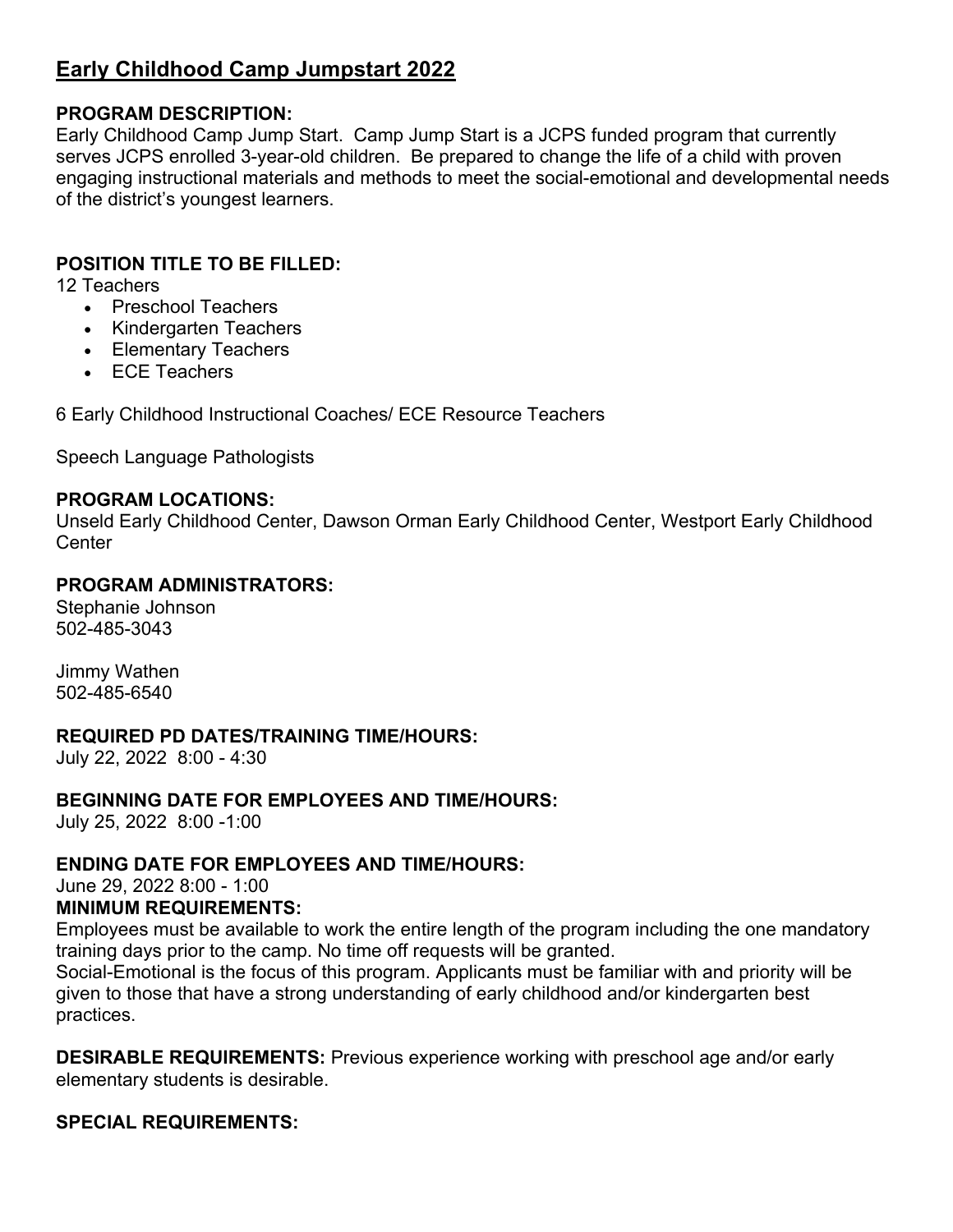Assignments are based on programmatic needs and based on specific credentials needed for Early Childhood or Kindergarten. ECE and Elementary teachers must have experience with Early Childhood or early elementary students.

**PAY RATE:** Current hourly rate

#### **Camp Ready4K PROGRAM DESCRIPTION:**

This is the seventh year for the very successful Early Childhood Camp Ready4K. Camp Ready4K is a JCPS funded program with documented, repeated success in boosting kindergarten readiness levels for students moving from Early Childhood to Kindergarten. Be prepared to change the life of a child with proven engaging instructional materials and methods applied consistently by Camp Ready4K staff.

### **POSITION TITLES TO BE FILLED:**

40 Teachers

- Preschool Early Childhood Teachers
- Kindergarten Teachers
- Elementary Teachers
- ECE Teachers

8 Early Childhood Instructional Coaches/ Early Childhood ECE Resource Teachers

#### **PROGRAM LOCATIONS:**

Dawson Orman Early Childhood Center, Maupin Early Childhood Center, Shacklette Early Childhood, Unseld Early Childhood Center, Westport Early Childhood Center, Alex Kennedy Early Childhood, Tully Early Childhood, and McFerran Early Childhood

#### **PROGRAM ADMINISTRATORS:**

Stephanie Johnson 502-485-3043

Jimmy Wathen 502-485-6540

## **SESSION A: June 9-June 24, 2022**

#### **REQUIRED PD DATES/TRAINING TIME/HOURS:**

June 9 and June 10, 2022 8:00 a.m. - 3:00 p.m.

#### **BEGINNING DATE FOR EMPLOYEES AND TIME/HOURS:**

June 13, 2022 8:00-3:30 Teachers, Instructional Coaches, Resource Teachers

#### **ENDING DATE FOR EMPLOYEES AND TIME/HOURS:**

June 24, 2022 8:00-3:30 Teachers, Instructional Coaches, Resource Teachers

## **SESSION B: July 7- July 22, 2022**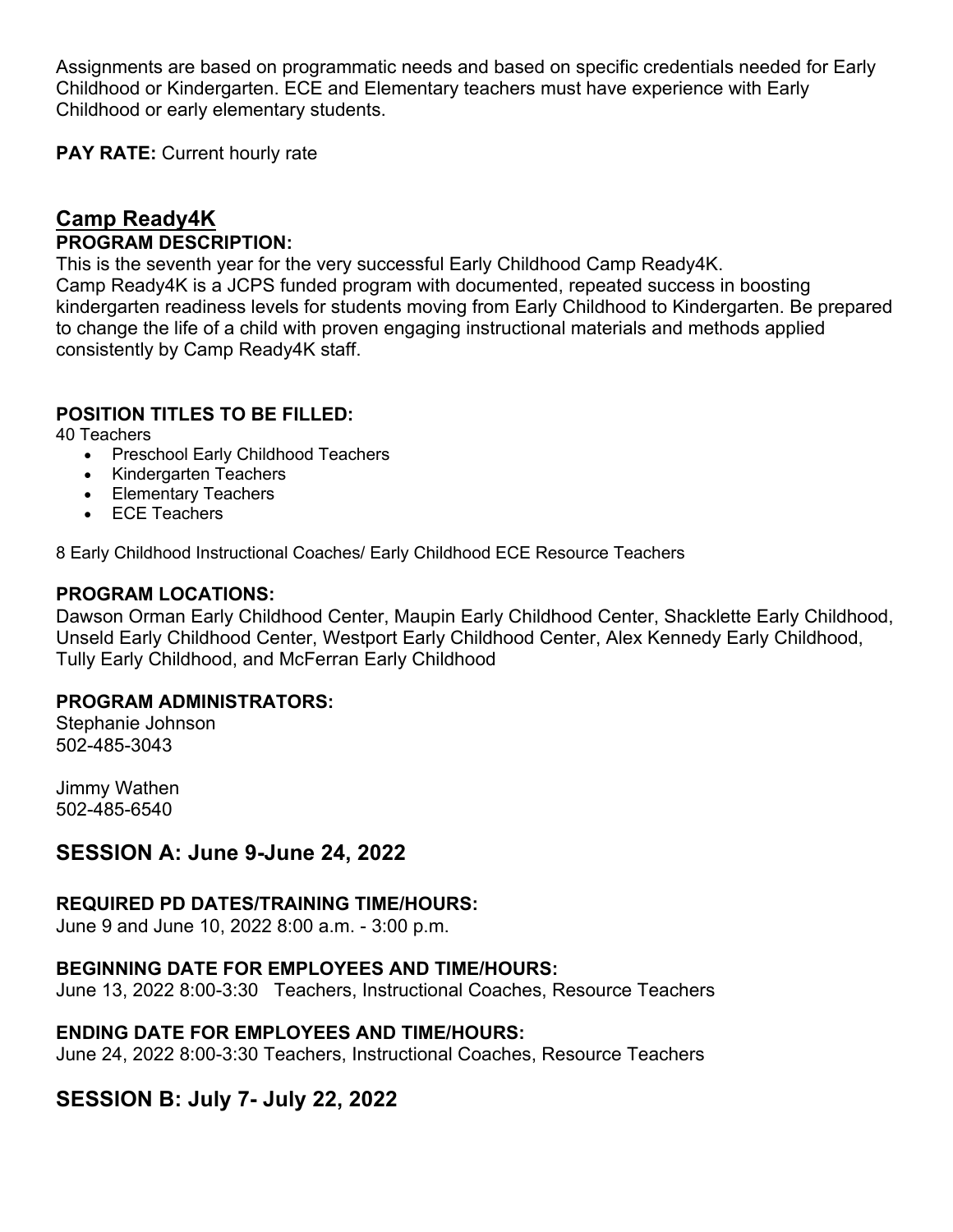#### **REQUIRED PD DATES/TRAINING TIME/HOURS:**

July 7 and July 8, 2022 8:00 a.m. - 3:00 p.m.

#### **BEGINNING DATE FOR EMPLOYEES AND TIME/HOURS:**

July 11, 2022 8:00-3:30 Teachers, Instructional Coaches, Resource Teachers

#### **ENDING DATE FOR EMPLOYEES AND TIME/HOURS:**

July 22, 2022 8:00-3:30

#### **MINIMUM REQUIREMENTS:**

Employees must be available to work the entire length of the program including two mandatory training days prior to the camp.

School readiness is the focus of this program. Applicants must be familiar with and priority will be given to those that have a strong understanding of early childhood and/or kindergarten best practices. The ability to plan rigorous engaging learning activities for a classroom of 4 and 5 year old children and effective experience with classroom organization and management is essential.

**DESIRABLE REQUIREMENTS:** Previous experience working with preschool age and/or early elementary students is desirable.

#### **SPECIAL REQUIREMENTS:**

Assignments are based on programmatic needs and based on specific credentials needed for Early Childhood or Kindergarten. ECE and Elementary teachers must have experience with Early Childhood or early elementary students.

**PAY RATE:**

Current hourly rate

## **2022 Lit & School Summer Break Programs**

## **Diversity, Equity and Poverty**

## **Certified Staff**

The JCPS Department of Diversity, Equity and Poverty is currently seeking JCPS teachers and instructional assistants for programs during the summer. The "Lit & "Programs are a series of culturally responsive enrichment programs designed for 3-5th grade students. These programs allow students to access programs such as karate, robotics, soccer, etc. Students will learn how standards are embedded within these skills as well as learn from community partners.

**Needed Staff:** 18 K-12 Certified Teachers

"Lit &" Teachers will:

· Provide small group instruction and interventions.

· Mentor and develop relationships with students facing barriers to education.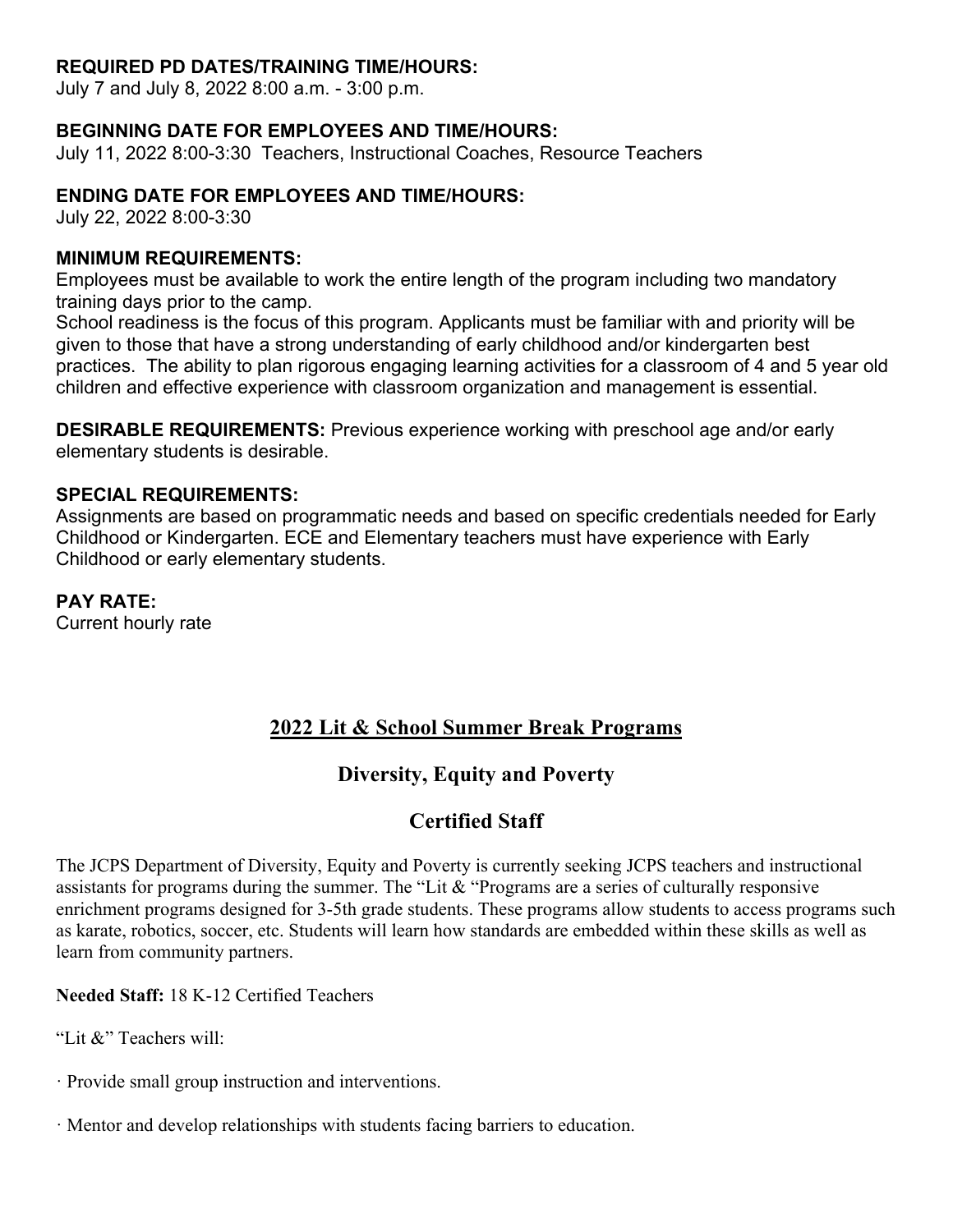· Receive support and recognition from district administrators.

· Receive detailed lesson plans, curriculum resources, anchor texts, and instructional materials to utilize during the program.

· Engage in fun character-building activities like chess, robotics and soccer with students as they receive instruction from master coaches.

· Contribute to a district-supported initiative designed to reduce the JCPS achievement gap.

**Locations**: Goldsmith Elementary, Blue Lick Elementary, Greenwood Elementary, Academy @ Shawnee, Frost Academy, Gheens Academy, Wilder Elementary

**Dates**: June 20th- July 1st and July 5th- 15th

**Times**: (classes will be from 9:00 a.m. - 2:00 p.m. Staff works from 8:30 a.m. - 2:30 p.m.)

There is a required specific and compensated 2 hour PD in June

**Compensation**: Teacher Hourly Rate

Must work the entire program

2022 Summer Break Contacts: Program: Dr. Taylor Utley taylor.utley@jefferson.kyschools.us 502- 485-6331

## **Access and Opportunity Summer Program**

The goal of the program is to prepare kindergarten and elementary school students for a successful upcoming school year by enhancing their reading and math skills. We believe in developing a passion for learning and promoting high standards of academic ambition in our students as well as in creating strong collaborative partnership with families and the community. **Staff must be available to work the entire program.** 

**Positions**: 5 Certified Teachers

**Location:** 1029 S. Preston Louisville This is subject to change based on homeless students needs

**Required PD**: Online Mckinney-Vento Training and quiz is required.

**Dates**: June 6 - June 24, 2022 Staff Hours: 8:30 am- 2:30 pm Student Hours: 9:00 am -2:00 pm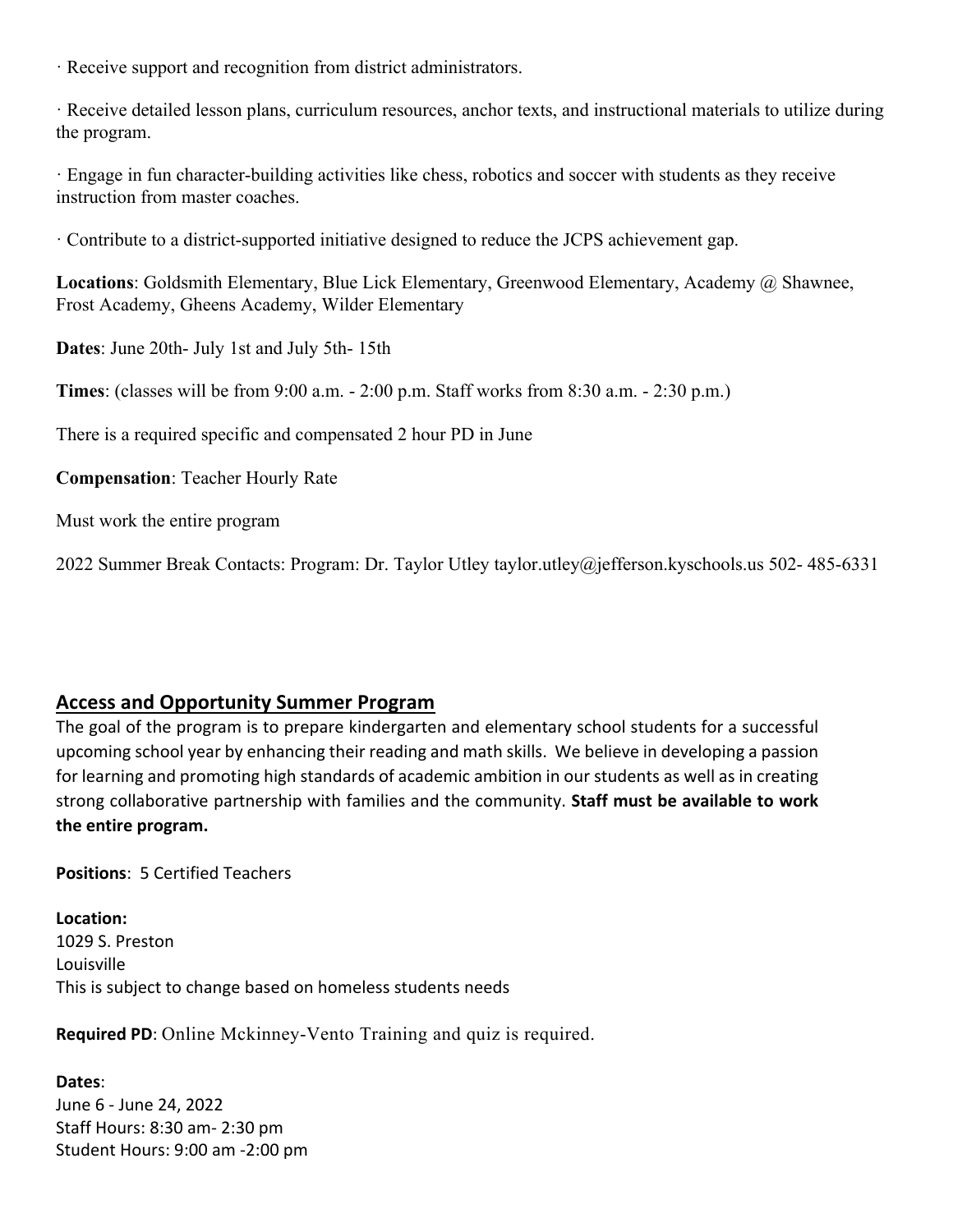#### **Minimum Requirements**: Current JCPS certified teachers with Mckinney-Vento experience. **Staff must be available to work the entire program Desirable requirements**: Medication administration/ CPR certification is a plus

### **Contact**: Giselle Danger 502-485-3650 **2022 "Life Lesson's Through Chess" Summer Break Program Diversity, Equity and Poverty Certified Staff**

The JCPS Department of Diversity, Equity and Poverty is currently seeking a JCPS teacher for a program during the summer. The "Life Lessons through Chess" program is a culturally responsive enrichment programs designed for male students in  $6<sup>th</sup>$  through  $8<sup>th</sup>$  grade. The programs allows students to learn the game of chess, and life lessons associated with chess. This program will help students improve their entire self through lessons on leadership, discipline, self-love, mental health, and more. Students will learn from JCPS staff and community partners.

**Needed Staff:** 1 K-12 Certified Teachers

#### **"LLTC" Teacher will:**

- Provide small group instruction and interventions.
- Mentor and develop relationships with students facing barriers to education.
- Receive support and recognition from district administrators.
- Create lesson plans and work with community partners to ensure the students internalize the lessons.
- Engage in fun character-building activities like chess and more.
- Contribute to a district-supported initiative designed to reduce the JCPS achievement gap.

**Locations:** W.E.B. DuBois Academy

**Dates:** June 13<sup>th</sup>- June 24<sup>th</sup> (Monday through Thursday)

**Times:** (classes will be from 9:00 a.m. - 1:00 p.m.) Staff works from 8:30 a.m. - 1:30 p.m.)

**Compensation:** Teacher Hourly Rate

Must work the entire program

**2022 Summer Break Program Contacts:** Greg Vann **gregory.vann@jefferson.kyschools.us 502-536-9018**

## **2022 SUMMER VISION CAMP- ELEMENTARY**

#### **ECE Certified Teacher of Visually Impaired- Summer Vision Camp**

**CONTACT:** MaryAnn Reynolds 485-3275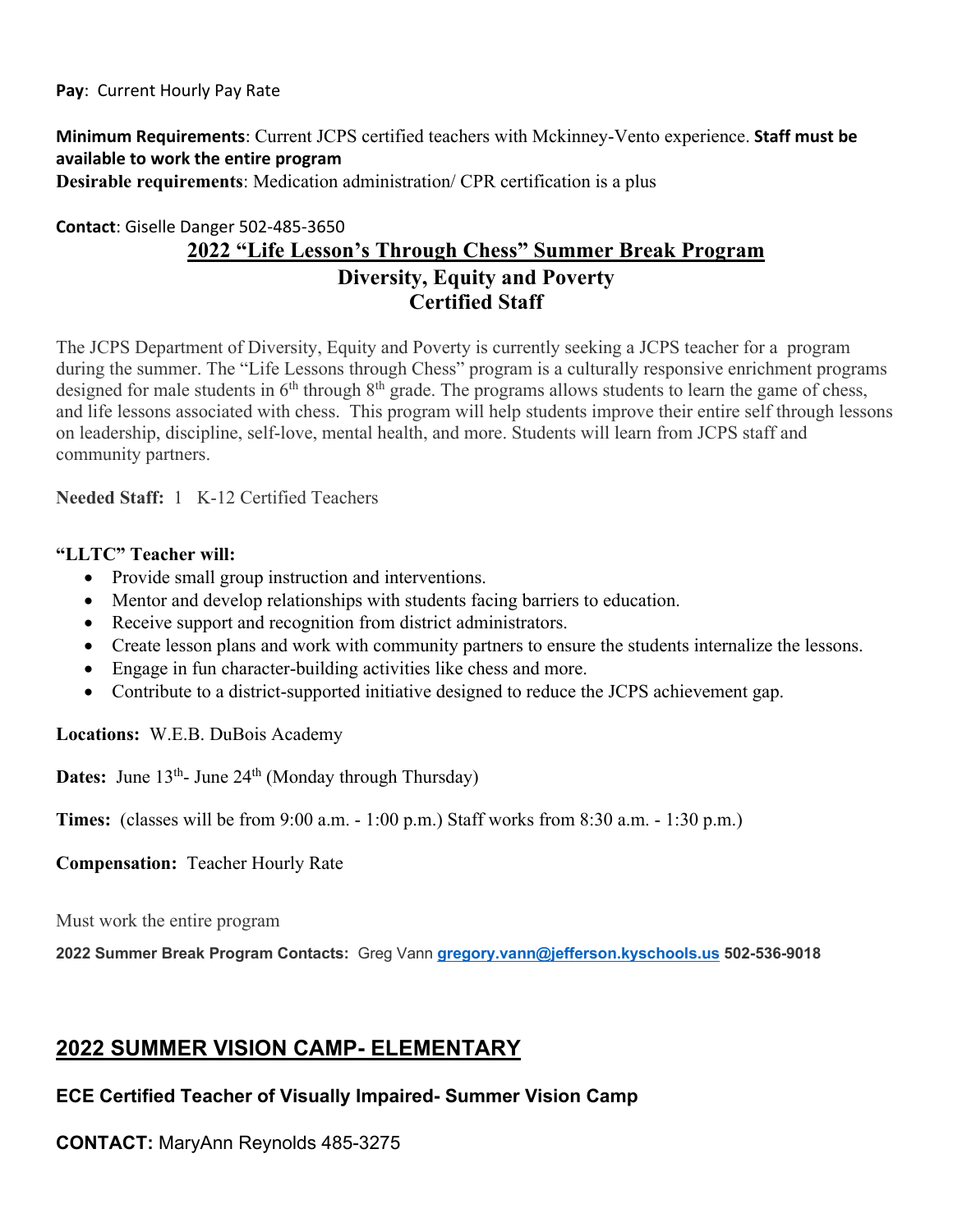**Category:** Certified ECE Teacher (for Visually Impaired)

**Quantity Needed:** 5 **Locations:** Churchill Park School **Dates:** June 13-July 1, 2022 (8:30 am-2:00 pm) **Compensation:** Current hourly pay rate for employee selected **Requirements:** Must hold current certification in Teacher of Visually Impaired

## **SUMMER VISION CAMP- MIDDLE SCHOOL**

**CONTACT:** MaryAnn Reynolds 485-3275 **ECE Certified Teacher of Visually Impaired- Summer Vision Camp Category:** Certified ECE Teacher of Visually Impaired **Quantity Needed:** 5 **Locations:** Kammerer MS **Dates:** June 15-July 15, 2022 (8:30 am-2:00 pm) **Compensation:** Current hourly pay rate for employee selected **Requirements:** Must hold current certification in Teacher of Visually Impaired

## **2022 SUMMER CAMP FOR DEAF/HARD OF HEARING- ELEM/MS/HS**

**CONTACT:** Christy Delk 485-6424 **Administrator- Cochran Summer Program for Deaf/Hard of Hearing Category:** Certified Administrator **Quantity Needed:** 2 **Location:** Cochran **Dates:** June 15- July 15, 2022 (8:30-2:30) **Compensation:** Current hourly pay rate for employee selected **Requirements:** Must hold Principal/Administrative certification